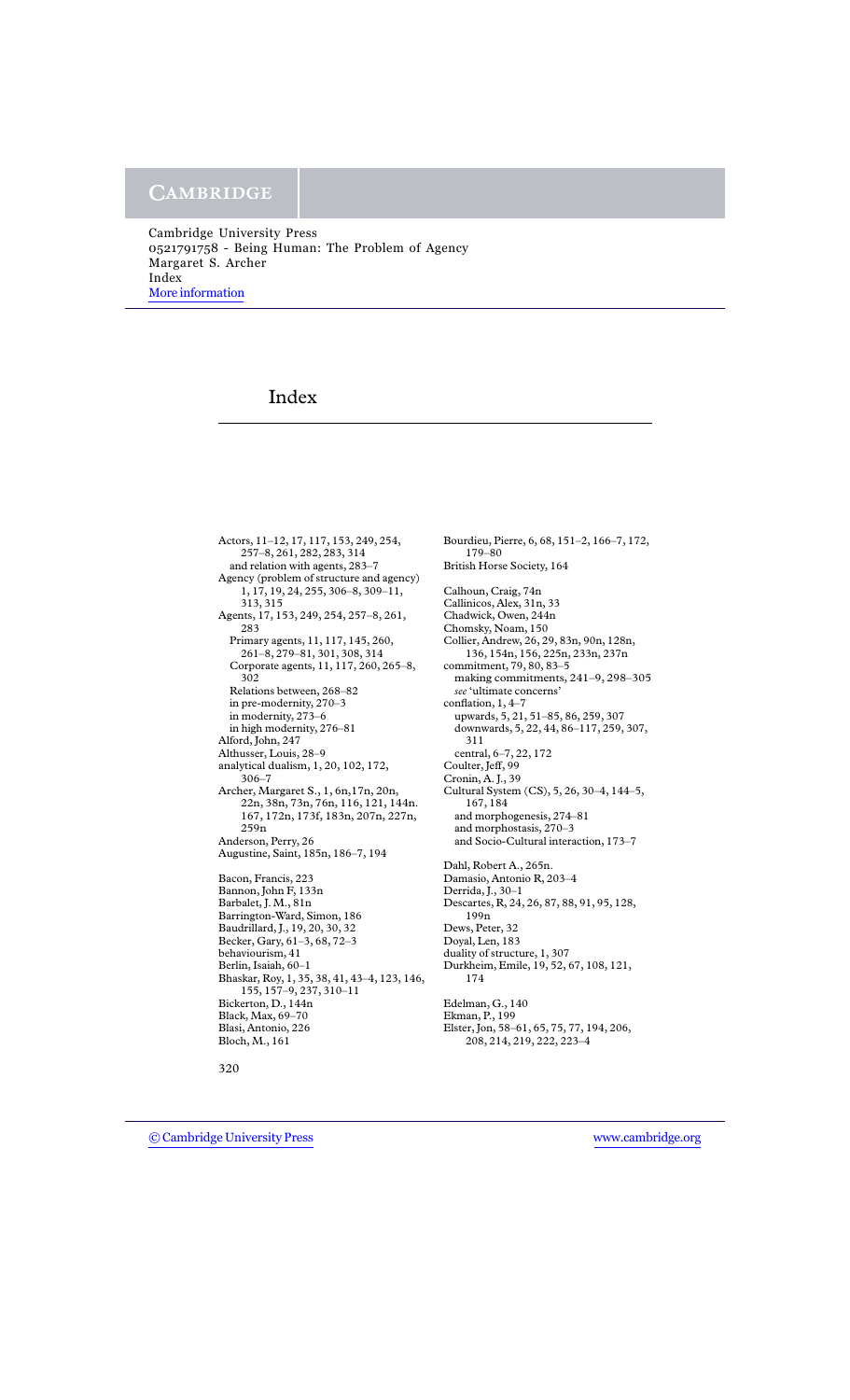### **CAMBRIDGE**

Cambridge University Press 0521791758 - Being Human: The Problem of Agency Margaret S. Archer Index [More information](http://www.cambridge.org/0521791758)

#### Index 321

embodiment, 88, 95, 103–5, 106, 111–15, 121, 122, 152, 160, 175, 312, 316, 318 and embodied knowledge, 161–6, 167, 178, 180–2, 184–7 and Merleau-Ponty, 127–36 emergent properties, 22, 87, 94, 204–5 cultural emergent properties (CEPs), 21, 43, 90, 116, 134, 144, 173–7, 194, 217, 255, 267, 270, 307. people's emergent properties (PEPs), 21, 177, 194, 254, 255, 261, 265, 282, 288f, 295, 307, 311, 312, 317 structural emergent properties (SEPs), 21, 36, 43, 90, 116, 194, 255, 263f, 267, 270, 307 emotional commentary, 9, 195–9, 220–1 first order, 195–221 second order, 221–49 and the natural order, 198–9, 201–9 and the practical order, 198–9, 209–14 and the social order, 198–9, 215–20 emotionality, 4, 54–66, 61–5, 94, 98, 185–6 basic emotions, 199–201 morphogenesis of, 205–7 empiricism (critical), 44–9 enlightenment, 18, 22, 23, 24, 44, 51–2, 185, 316 epistemic fallacy, 30, 31, 128, 237 Ferry, L, 33n Flam, Helena, 64–5, 73 Foucault, Michel, 3, 19, 20 Frankfurt, Harry G., 55, 83, 84, 201n, 241, 246 Fraser, Nancy, 40 Freud, Sigmund, 36–7, 230 Frijda, Nico, 197, 202, 204–5, 206, 207, 208, 211, 226 Gambetta, Diego, 71n Gellner, Ernest, 23, 67 Geras, Norman, 40–3 Gergen, K., 19 Gibbard, A., 56 Giddens, Anthony, 6, 160, 172 Goffman, Erving, 78, 317 Gouldner, Alvin W., 247n Green, D. P., 75n Greenwood, John D., 74–5, 197, 215, 217, 218, 220, 222, 213–14, 282 Guignon, C. B., 34 Haber, 140n Habermas, J., 52, 54n, 229n Hall, Stuart, 19

hermeneutics, 12, 48, 190, 308–13, 317 *see* 'inner conversation' Hirst, Paul, 30 Hollis, Martin, 40, 64, 75–80, 110, 266, 283–8, 308–15 Holt, Tim, 161n, 169 *Homo economicus*, 4, 53–4, 64, 66–74, 76–7 Hume, David, 52–3, 81, 82–3, 95, 122–3, 186, 202, 206, 223 Humean constant conjunctures, 21, 203, 310–11 identity, 73, 258, 312–3 personal, 4, 9–10, 12, 78, 117, 190, 194, 221, 249, 254, 257, 305 emergence of, 288–95 and commitment, 297–305, 319 and the inner conversation, 222–249 Social, 10, 11–12, 68, 74, 117, 190, 213–14, 249, 257, 267, 319 emergence of, 288–95 ideology, 47, 172, 291 inner conversation, 10, 12, 91, 193–4, 221, 227–30, 306, 214–15, 319 and personal identity, 222–49 and ultimate concerns, 230–41, 298–305 interests, 74, 76, 175–6, 270–81. James, William, 103 Kant, Immanuel, 80, 82–3, 96, 124, 172, 209, 224 Labriola, A., 154 Lacan, Jacques, 24, 28, 30 life-chances, 74, 90, 261, 262f, 286 Lakatos, Imre, 145 Langer, S. K., 161 Laver, Michael, 61n Lévi-Strauss, 18, 24, 28 Lewis, Michael, 200n Locke, John, 8, 100–1, 126, 137–8, 152, 255n logic, 105, 178 identity and non-contradiction, 8, 105, 126, 152 origins in practical action, 145–51 Lukes, Steven, 67 Luntley, Michael, 45–8, 170–1

Hargreaves Heap, S., 54n

130–1, 188, 253n Harsanyi, J., 57–8 Held, R., 141

Harré, Rom, 87–117, 121, 122, 123, 124,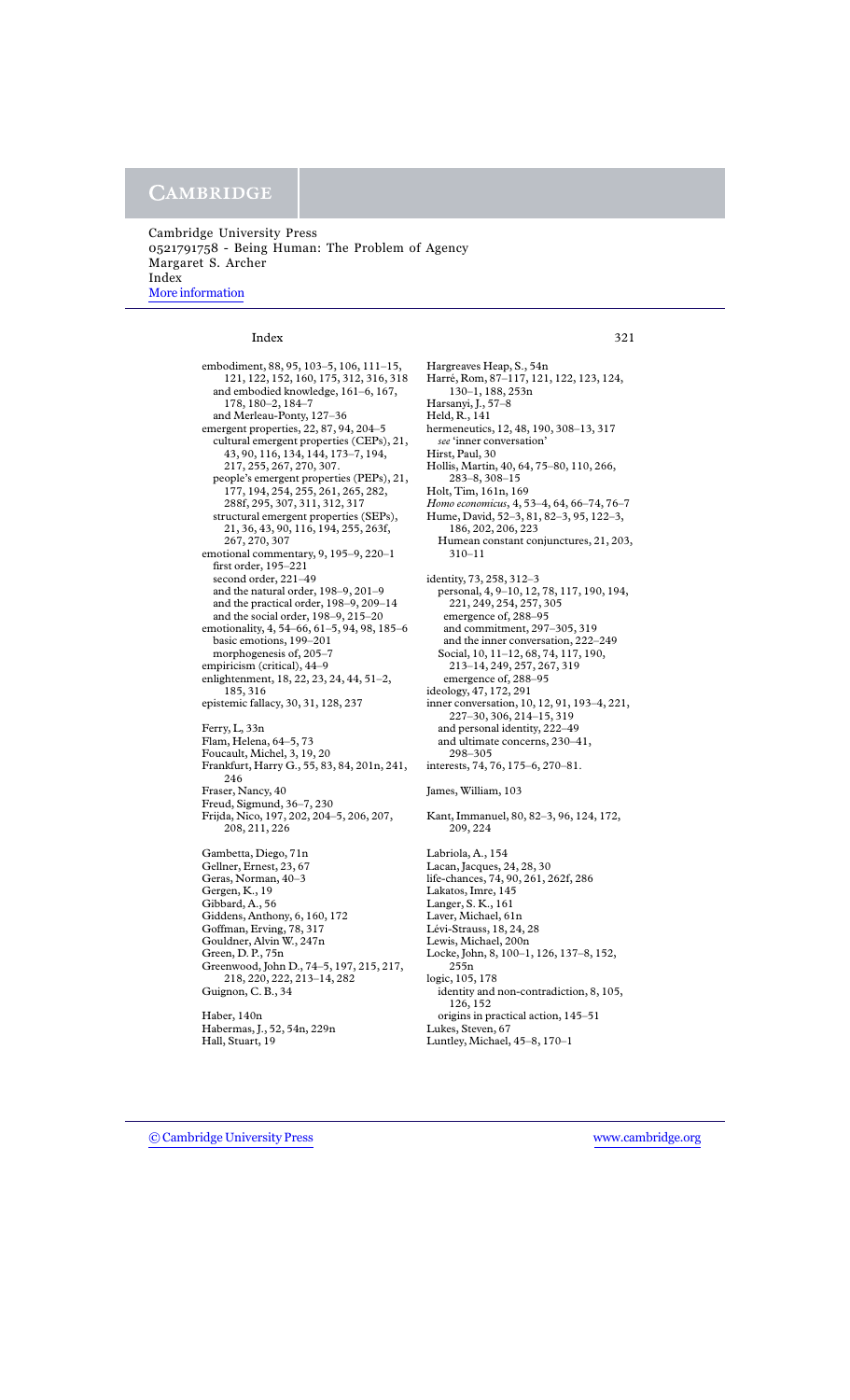Cambridge University Press 0521791758 - Being Human: The Problem of Agency Margaret S. Archer Index [More information](http://www.cambridge.org/0521791758)

322 Index

Lyon, David, 32 Lyotard, J.-F., 19

Marx, Karl, 60, 73, 122 Mauss, Marcel, 108–9, 124–5, 255 Mead, George Herbert, 229 memory, 4, 8, 94, 99–101, 132, 138–45, 166 Mepham, John., 29 Merleau-Ponty, Maurice., 8, 115, 125, 127–36, 138, 142, 157, 166, 167 methodological holism, 1 methodological individualism, 1, 39, 61, 66–7, 73 Middleton, D., 139n Milner, B., 143 Modernity's Man, 3, 5, 7, 10, 51–85, 153, 188, 190, 194, 253, 254, 295–6, 316 morphogenesis, 11, 258, 262 of actors, 283–8 of agents, 267–70 morphogenesis/morphostasis, 273–6 morphogenetic societies, 277–81 morphostatic societies, 270–3 of identity, 296–7 and subjectivism, 309–15 nature (natural order), 113–14, 161–6, 170, 179, 185, 190, 197, 249, 255, 312, 313 and emotions, 198–9, 200–9 and identity, 289f neurobiology, 8, 126, 138–45, 190 Newman, John Henry, 244 Norman, Donald, 168–9 normativity, 4, 21, 62, 64, 74–81, 216–19, 220 *see* 'roles' Norris, Christopher, 31 Oakley, Justin, 232, 238–9

Oatley, Keith G., 181–2, 204n, 212 Olsen, M., 64 O'Neill, John, 129 Ong, W., 144n Ortony, Andrew, 196 Outhwaite, William, 102

Parfit, Derek, 34n Parsons, Talcott, 92 Pascal, Blaise, 202 Peirce, Charles, 194n, 228–9 persons, 17, 76, 93, 96–8, 101, 105–12, 153, 161, 254, 293f, 295 Piaget, Jean, 8, 146–51, 155, 157 Plutchik, R., 199

Podhajsky, Alois, 164 Polyani, M., 170 Popper, Karl, 105, 157, 165 Porpora, Douglas V., 187–8 postmodernism, 1, 3, 18–45, 86, 90, 249, 315 practical knowledge, 112, 114–15, 160, 161, 166–73, 178, 190, 213, 255 and emotions, 198–9, 209–14 and identity, 289f as pivotal, 184–9 practices (practical order), 88, 103, 106, 121, 122, 131, 197, 249, 312, 318 and language, 155–9 and speech, 135–6 and thought, 145–52 *see* 'practical knowledge' preferences, 55–66, 68–73 propositional knowledge (social order), 173–7, 179, 197, 249 and discursive and practical knowledge, 182–4, 187–8 Rappoport, A., 79n Rational choice theory, 21, 52–85 rationality, 4, 23, 51, 94, 98, 145–52, 153, 207 instrumental, 52–85 Wertrational, 80, 319 (see 'ultimate concerns') realism (social), 1, 7, 10, 13, 22, 26, 38, 70, 86–7, 96, 101–2, 115–17, 126, 155, 189, 195, 254, 260, 307–8, 310–15 reduction(ism), 5–7, 17, 86, 311 reflexivity, 2, 4, 22, 101, 109, 189, 201, 209, 222, 263–4, 315 and commitment, 295–305 and ultimate concerns, 230–41 *see* 'self-consciousness' relativism, 49, 183–4 religion, 184–8, 243–4 roles, 11–12, 74–7, 110, 261–2, 282, 284–8, 313–14 and identity, 288–95, 303–5 Rorty, Richard, 3, 20, 34–44, 221 Rose, Steven, 139, 141, 143 Ryle, Gilbert, 143 Sabini, John, 207n Samuelson, Paul, 57 Saussure, F. de, 26–7, 44, 155 Sayer, Andrew, 42 Schwartz, T., 57, 58 self-consciousness, 3, 8, 9, 10, 105–11, 113, 115, 122, 123–37, 152, 255, 261, 263f, 311, 312, 317